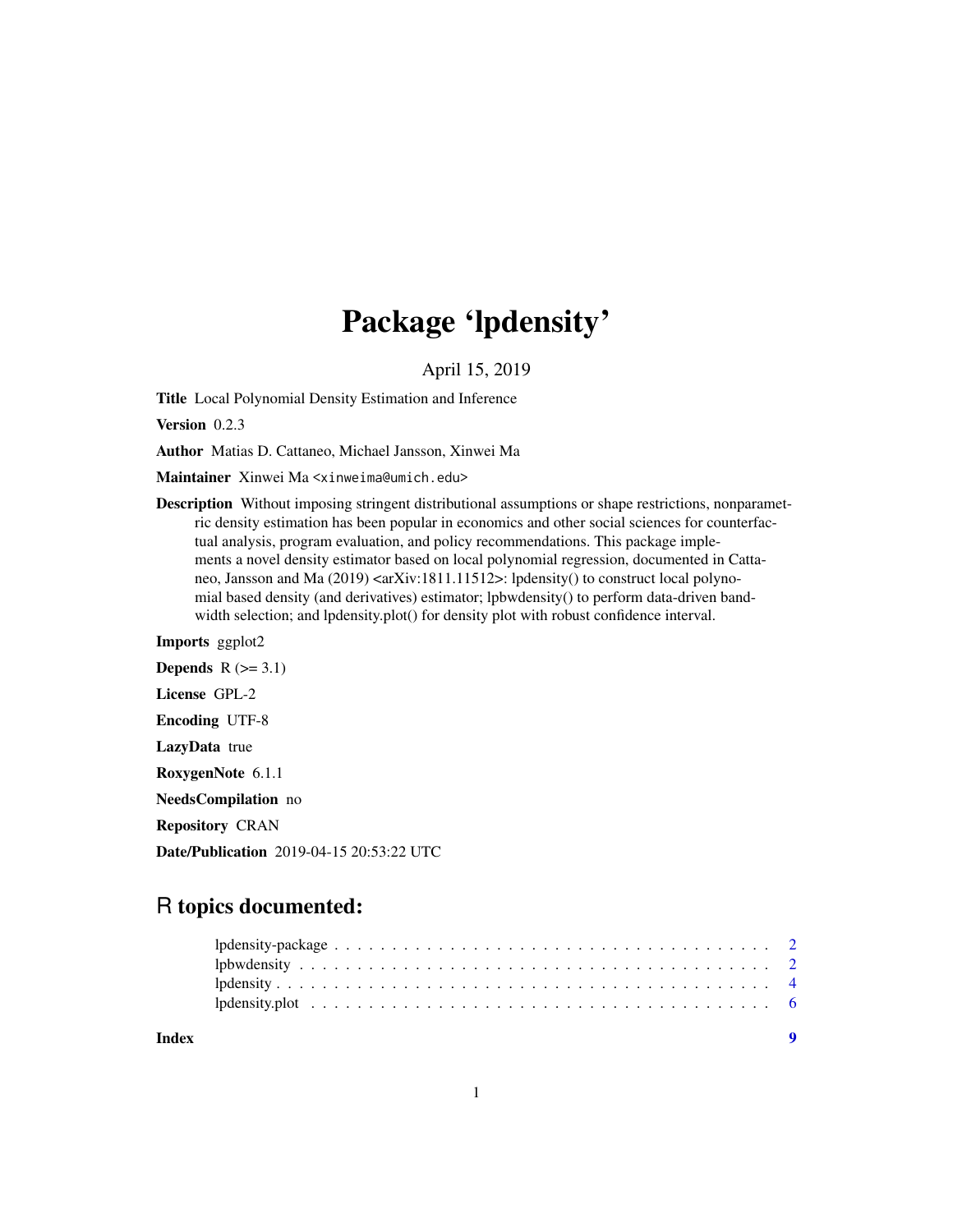<span id="page-1-0"></span>

#### Description

Without imposing stringent distributional assumptions or shape restrictions, nonparametric density estimation has been popular in economics and other social sciences for counterfactual analysis, program evaluation, and policy recommendations. This package implements a novel density estimator based on local polynomial regression, documented in [Cattaneo, Jansson and Ma \(2019a\):](https://arxiv.org/abs/1811.11512) [lpdensity](#page-3-1) to construct local polynomial based density estimator; [lpbwdensity](#page-1-1) to perform datadriven bandwidth selection; and [lpdensity.plot](#page-5-1) for density plot with robust confidence interval.

The companion software article, [Cattaneo, Jansson and Ma \(2019b\),](https://sites.google.com/site/nppackages/lpdensity/Cattaneo-Jansson-Ma_2019_lpdensity.pdf?attredirects=0) provides further implementation details and illustrations with simulated data. For related Stata and R packages useful for nonparametric data analysis and statistical inference, visit [https://sites.google.com/site/](https://sites.google.com/site/nppackages/) [nppackages/](https://sites.google.com/site/nppackages/).

#### Author(s)

Matias D. Cattaneo, University of Michigan. <cattaneo@umich.edu>.

Michael Jansson, University of California, Berkeley. <mjansson@econ.berkeley.edu>.

Xinwei Ma (maintainer), University of Michigan. <xinweima@umich.edu>.

#### References

M. D. Cattaneo, M. Jansson and X. Ma. (2019a). [Simple Local Polynomial Density Estimators.](https://arxiv.org/abs/1811.11512) Working paper.

M. D. Cattaneo, M. Jansson and X. Ma. (2019b). lpdensity[: Local Polynomial Density Estimation](https://sites.google.com/site/nppackages/lpdensity/Cattaneo-Jansson-Ma_2019_lpdensity.pdf?attredirects=0) [and Inference.](https://sites.google.com/site/nppackages/lpdensity/Cattaneo-Jansson-Ma_2019_lpdensity.pdf?attredirects=0) Working paper.

<span id="page-1-1"></span>lpbwdensity *Data-driven Bandwidth Selection for Local Polynomial Density Estimators*

#### Description

lpbwdensity implements the bandwidth selector for local polynomial based density (and derivatives) estimation, proposed in [Cattaneo, Jansson and Ma \(2019a\).](https://arxiv.org/abs/1811.11512) See [Cattaneo, Jansson and Ma](https://sites.google.com/site/nppackages/lpdensity/Cattaneo-Jansson-Ma_2019_lpdensity.pdf?attredirects=0) [\(2019b\)](https://sites.google.com/site/nppackages/lpdensity/Cattaneo-Jansson-Ma_2019_lpdensity.pdf?attredirects=0) for more implementation details and illustrations.

Companion command: [lpdensity](#page-3-1) for local polynomial density estimation.

For more details, and related Stata and R packages useful for empirical analysis, visit [https://](https://sites.google.com/site/nppackages/) [sites.google.com/site/nppackages/](https://sites.google.com/site/nppackages/).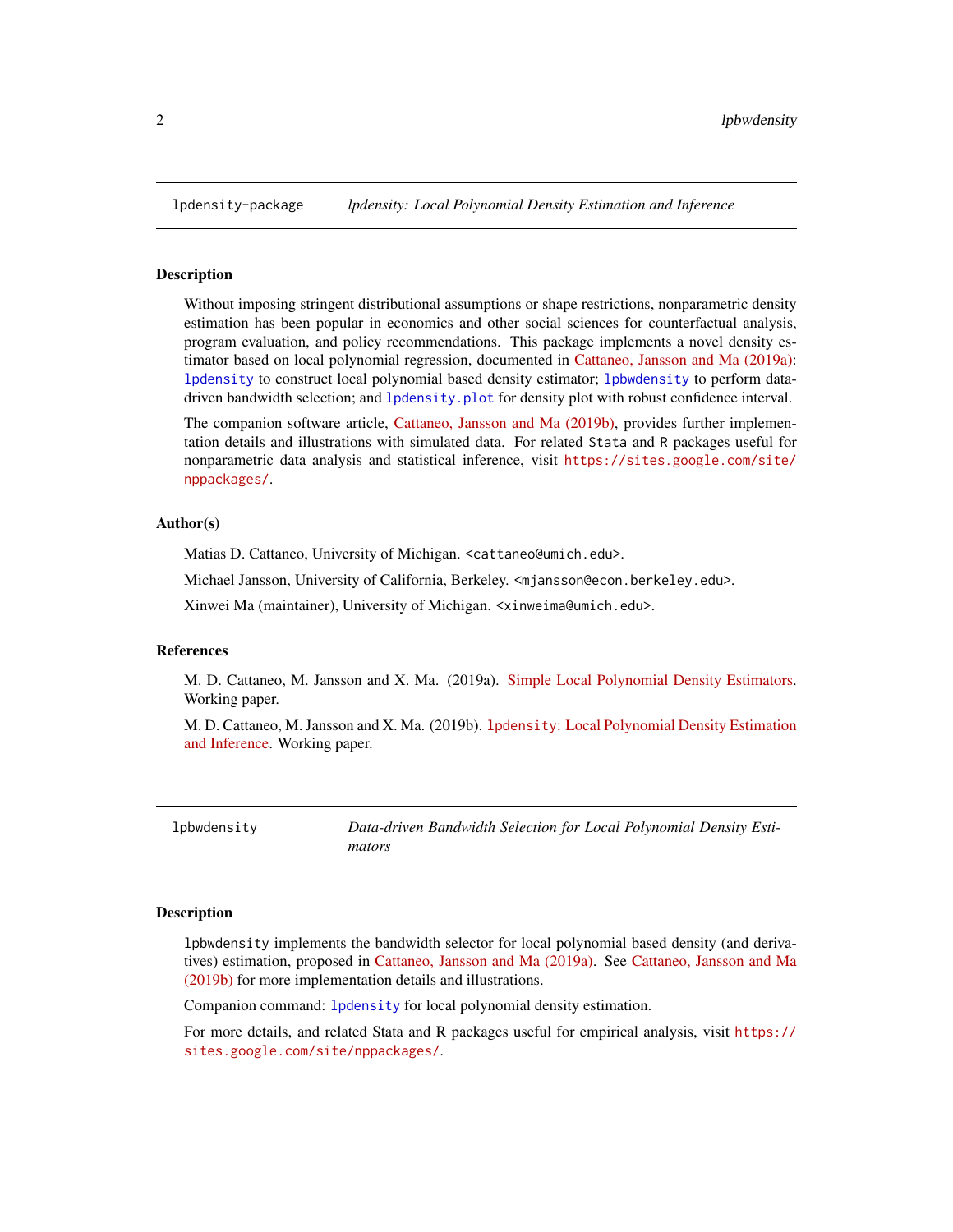#### lpbwdensity 3

#### Usage

```
lpbwdensity(data, grid = NULL, bwselect = c("mse-dpi", "imse-dpi",
  "mse-rot", "imse-rot"), p = NULL, v = NULL,
 kernel = c("triangular", "uniform", "epanechnikov"), Cweights = NULL,
 Pweights = NULL, regularize = TRUE)
```
### Arguments

| data         | Numeric vector or one dimensional matrix / data frame, the raw data.                                                                                                                                                                                                                                                                                                                                                                                                         |
|--------------|------------------------------------------------------------------------------------------------------------------------------------------------------------------------------------------------------------------------------------------------------------------------------------------------------------------------------------------------------------------------------------------------------------------------------------------------------------------------------|
| grid         | Numeric vector or one dimensional matrix / data frame, the grid on which den-<br>sity is estimated. When set to default, grid points will be chosen as 0.05-0.95<br>percentiles of the data, with 0.05 step size.                                                                                                                                                                                                                                                            |
| bwselect     | String, the method for data-driven bandwidth selection. This option will be<br>ignored if bw is provided. Can be (1) "mse-dpi" (default, mean squared error-<br>optimal bandwidth selected for each grid point); or (2) "imse-dpi" (integrated<br>MSE-optimal bandwidth, common for all grid points); (3) "mse-rot" (rule-of-<br>thumb bandwidth with Gaussian reference model); and (4) "imse-rot" (inte-<br>grated rule-of-thumb bandwidth with Gaussian reference model). |
| p            | Integer, nonnegative, the order of the local-polynomial used to construct point<br>estimates. (Default is 2.)                                                                                                                                                                                                                                                                                                                                                                |
| $\mathsf{v}$ | Integer, nonnegative, the derivative of distribution function to be estimated. 0<br>for the distribution function, 1 (default) for the density funtion, etc.                                                                                                                                                                                                                                                                                                                 |
| kernel       | String, the kernel function, should be one of "triangular", "uniform" or<br>"epanechnikov".                                                                                                                                                                                                                                                                                                                                                                                  |
| Cweights     | Numeric vector or one dimensional matrix / data frame, the weights used for<br>counterfactual distribution construction. Should have the same length as sample<br>size. This option will be ignored if bwselect is "ROT" or "IROT".                                                                                                                                                                                                                                          |
| Pweights     | Numeric vector or one dimensional matrix / data frame, the weights used in<br>sampling. Should have the same length as sample size, and nonnegative. This<br>option will be ignored if bwselect is "ROT" or "IROT".                                                                                                                                                                                                                                                          |
| regularize   | TRUE (default) or FALSE, whether the bandwidth should be regularized. When<br>set to TRUE, the bandwidth is chosen such that at least $20 + p + 1$ are available<br>locally.                                                                                                                                                                                                                                                                                                 |
| <b>Value</b> |                                                                                                                                                                                                                                                                                                                                                                                                                                                                              |
| <b>BW</b>    | A matrix containing (1) grid (grid points), (2) bw (bandwidths), and (3) nh<br>(effective/local sample sizes).                                                                                                                                                                                                                                                                                                                                                               |

opt A list containing options passed to the function.

#### Author(s)

Matias D. Cattaneo, University of Michigan. <cattaneo@umich.edu>. Michael Jansson, University of California, Berkeley. <mjansson@econ.berkeley.edu>. Xinwei Ma (maintainer), University of Michigan. <xinweima@umich.edu>.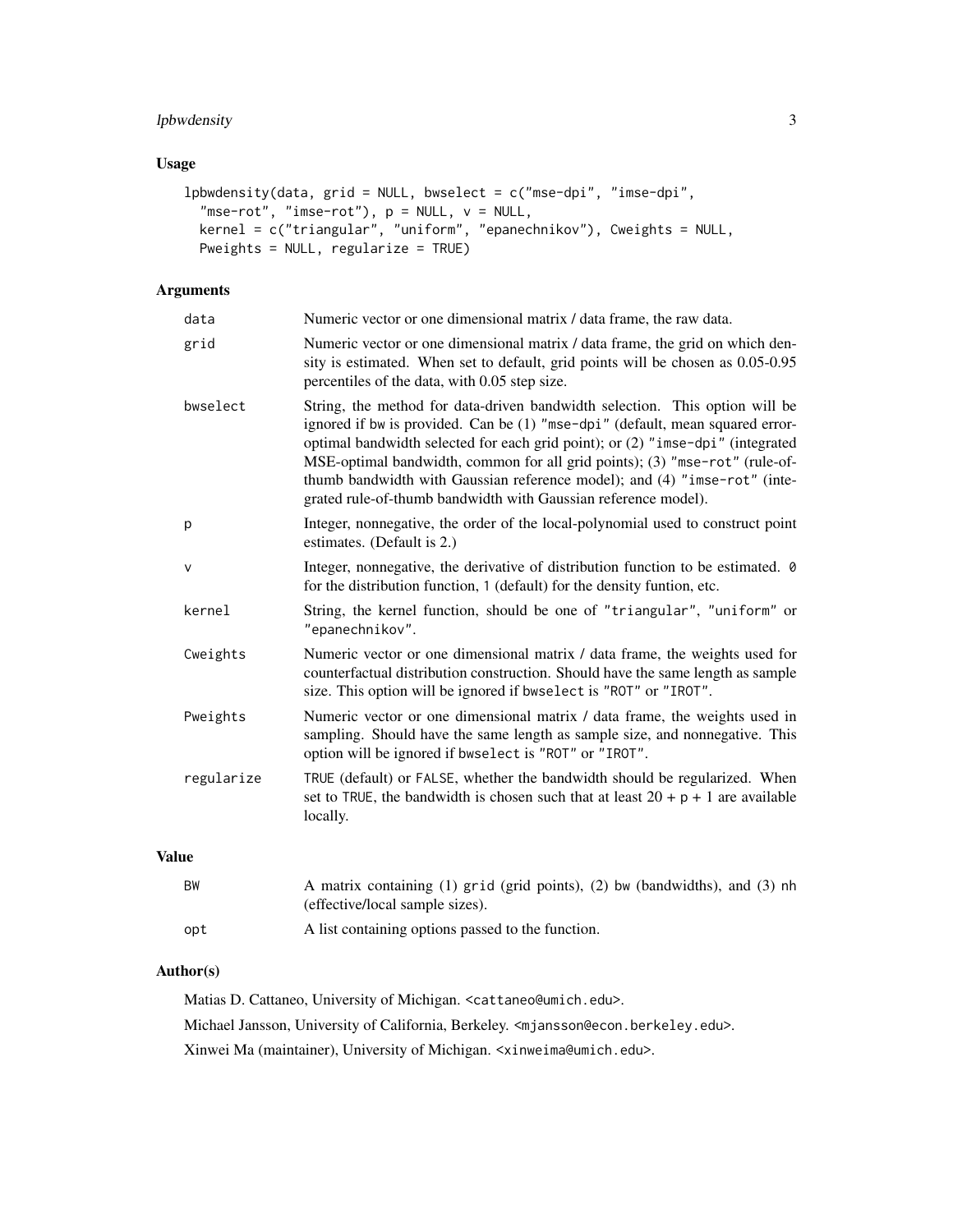#### <span id="page-3-0"></span>References

M. D. Cattaneo, M. Jansson and X. Ma. (2019a). [Simple Local Polynomial Density Estimators.](https://arxiv.org/abs/1811.11512) Working paper.

M. D. Cattaneo, M. Jansson and X. Ma. (2019b). lpdensity[: Local Polynomial Density Estimation](https://sites.google.com/site/nppackages/lpdensity/Cattaneo-Jansson-Ma_2019_lpdensity.pdf?attredirects=0) [and Inference.](https://sites.google.com/site/nppackages/lpdensity/Cattaneo-Jansson-Ma_2019_lpdensity.pdf?attredirects=0) Working paper.

#### See Also

[lpdensity](#page-3-1).

#### Examples

set.seed(42); X <- rnorm(1000) summary(lpbwdensity(X))

<span id="page-3-1"></span>lpdensity *Local Polynomial Density Estimation and Inference*

#### **Description**

lpdensity implements the local polynomial regression based density (and derivatives) estimator proposed in [Cattaneo, Jansson and Ma \(2019a\).](https://arxiv.org/abs/1811.11512) This command can also be used to obtain smoothed estimates for cumulative distribution functions. See [Cattaneo, Jansson and Ma \(2019b\)](https://sites.google.com/site/nppackages/lpdensity/Cattaneo-Jansson-Ma_2019_lpdensity.pdf?attredirects=0) for more implementation details and illustrations.

Companion command: [lpbwdensity](#page-1-1) for data-driven bandwidth selection, and [lpdensity.plot](#page-5-1) for density plot with robust confidence interval.

For more details, and related Stata and R packages useful for empirical analysis, visit [https://](https://sites.google.com/site/nppackages/) [sites.google.com/site/nppackages/](https://sites.google.com/site/nppackages/).

#### Usage

```
lpdensity(data, grid = NULL, bw = NULL, p = NULL, q = NULL,
 v = NULL, bwselect = c("mse-dpi", "imse-dpi", "mse-rot", "imse-rot"),
 kernel = c("triangular", "uniform", "epanechnikov"), Cweights = NULL,
 Pweights = NULL, scale = NULL)
```
#### Arguments

| data | Numeric vector or one dimensional matrix / data frame, the raw data.                                                                                                                                                                                                                    |
|------|-----------------------------------------------------------------------------------------------------------------------------------------------------------------------------------------------------------------------------------------------------------------------------------------|
| grid | Numeric vector or one dimensional matrix / data frame, the grid on which den-<br>sity is estimated. When set to default, grid points will be chosen as 0.05-0.95<br>percentiles of the data, with 0.05 step size.                                                                       |
| bw   | Numeric vector or one dimensional matrix / data frame, the bandwidth used<br>for estimation. Can be (1) a positive scalar (common bandwidth for all grid<br>points); or (2) a positive numeric vector specifying bandwidths for each grid<br>point (should be the same length as grid). |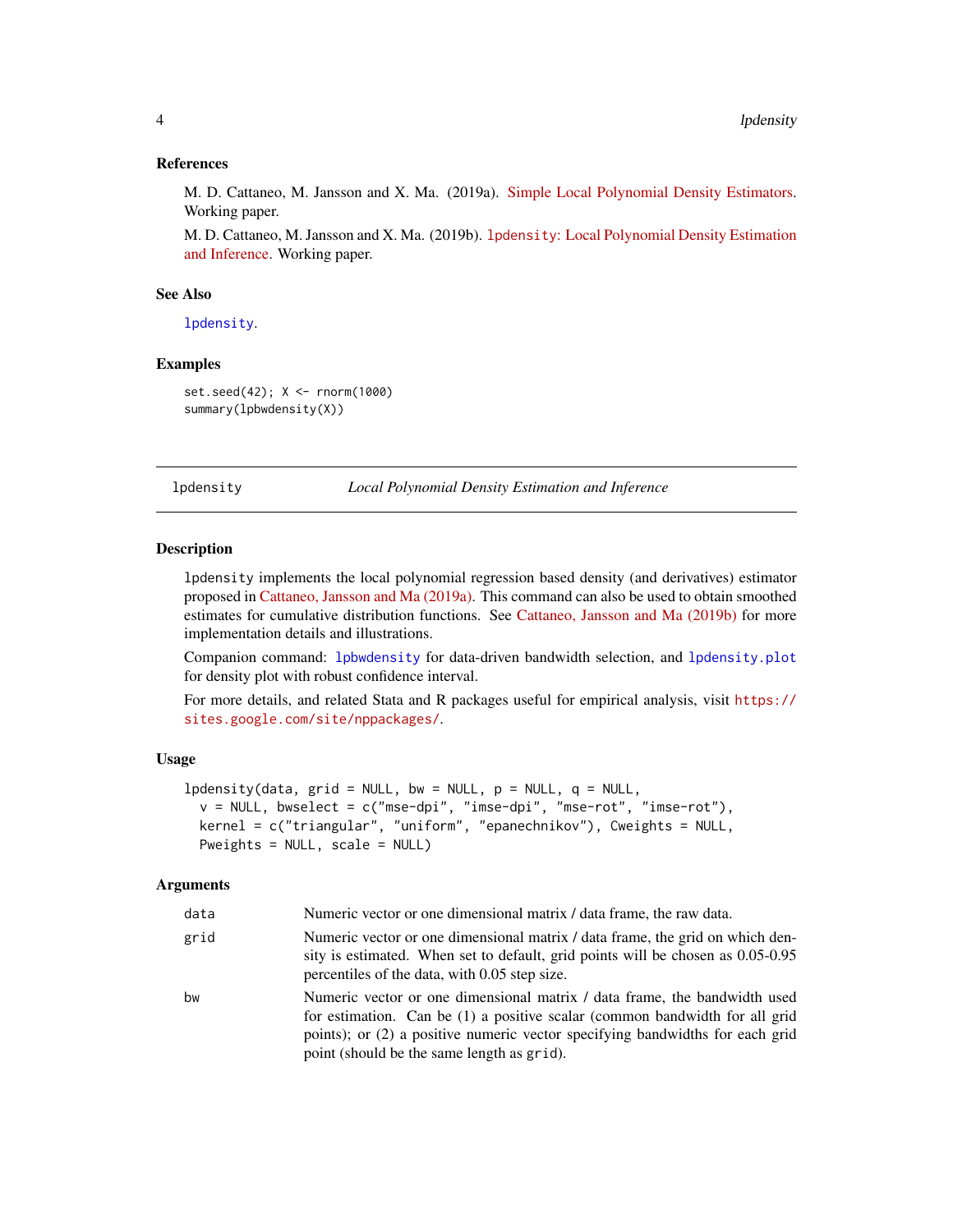| р            | Integer, nonnegative, the order of the local-polynomial used to construct point<br>estimates. (Default is 2.)                                                                                                                                                                                                                                                                                                                                                                |
|--------------|------------------------------------------------------------------------------------------------------------------------------------------------------------------------------------------------------------------------------------------------------------------------------------------------------------------------------------------------------------------------------------------------------------------------------------------------------------------------------|
| q            | Integer, nonnegative, the order of the local-polynomial used to construct point-<br>wise confidence interval (a.k.a. the bias correction order). Default is p+1. When<br>specified the same as p, no bias correction will be performed. Otherwise it<br>should be strictly larger than p.                                                                                                                                                                                    |
| v            | Integer, nonnegative, the derivative of distribution function to be estimated. 0<br>for the distribution function, 1 (default) for the density funtion, etc.                                                                                                                                                                                                                                                                                                                 |
| bwselect     | String, the method for data-driven bandwidth selection. This option will be<br>ignored if bw is provided. Can be (1) "mse-dpi" (default, mean squared error-<br>optimal bandwidth selected for each grid point); or (2) "imse-dpi" (integrated<br>MSE-optimal bandwidth, common for all grid points); (3) "mse-rot" (rule-of-<br>thumb bandwidth with Gaussian reference model); and (4) "imse-rot" (inte-<br>grated rule-of-thumb bandwidth with Gaussian reference model). |
| kernel       | String, the kernel function, should be one of "triangular", "uniform" or<br>"epanechnikov".                                                                                                                                                                                                                                                                                                                                                                                  |
| Cweights,    | Numeric vector or one dimensional matrix / data frame, the weights used for<br>counterfactual distribution construction. Should have the same length as sample<br>size.                                                                                                                                                                                                                                                                                                      |
| Pweights     | Numeric vector or one dimensional matrix / data frame, the weights used in<br>sampling. Should have the same length as sample size and nonnegative.                                                                                                                                                                                                                                                                                                                          |
| scale        | Numeric, scaling factor for the final estimate. This parameter controls how es-<br>timates are scaled. For example, setting this parameter to 0.5 will scale down<br>both the point estimates and standard errors by half. By default it is 1. This<br>parameter is used if only part of the sample is used for estimation, and should<br>not be confused with Cweights or Pweights.                                                                                         |
| <b>Value</b> |                                                                                                                                                                                                                                                                                                                                                                                                                                                                              |
| Estimate     | A matrix containing (1) grid (grid points), (2) bw (bandwidths), (3) nh (effec-<br>tive/local sample sizes), (4) f_p (point estimates with p-th order local polyno-<br>mial), (5) f_q (point estimates with q-th order local polynomial, only if option q<br>is nonzero), (6) se_p (standard error corresponding to $f_p$ ), and (7) se_q (stan-<br>dard error corresponding to $f_q$ .                                                                                      |

#### Author(s)

Matias D. Cattaneo, University of Michigan. <cattaneo@umich.edu>.

opt A list containing options passed to the function.

Michael Jansson, University of California, Berkeley. <mjansson@econ.berkeley.edu>.

Xinwei Ma (maintainer), University of Michigan. <xinweima@umich.edu>.

#### References

M. D. Cattaneo, M. Jansson and X. Ma. (2019a). [Simple Local Polynomial Density Estimators.](https://arxiv.org/abs/1811.11512) Working paper.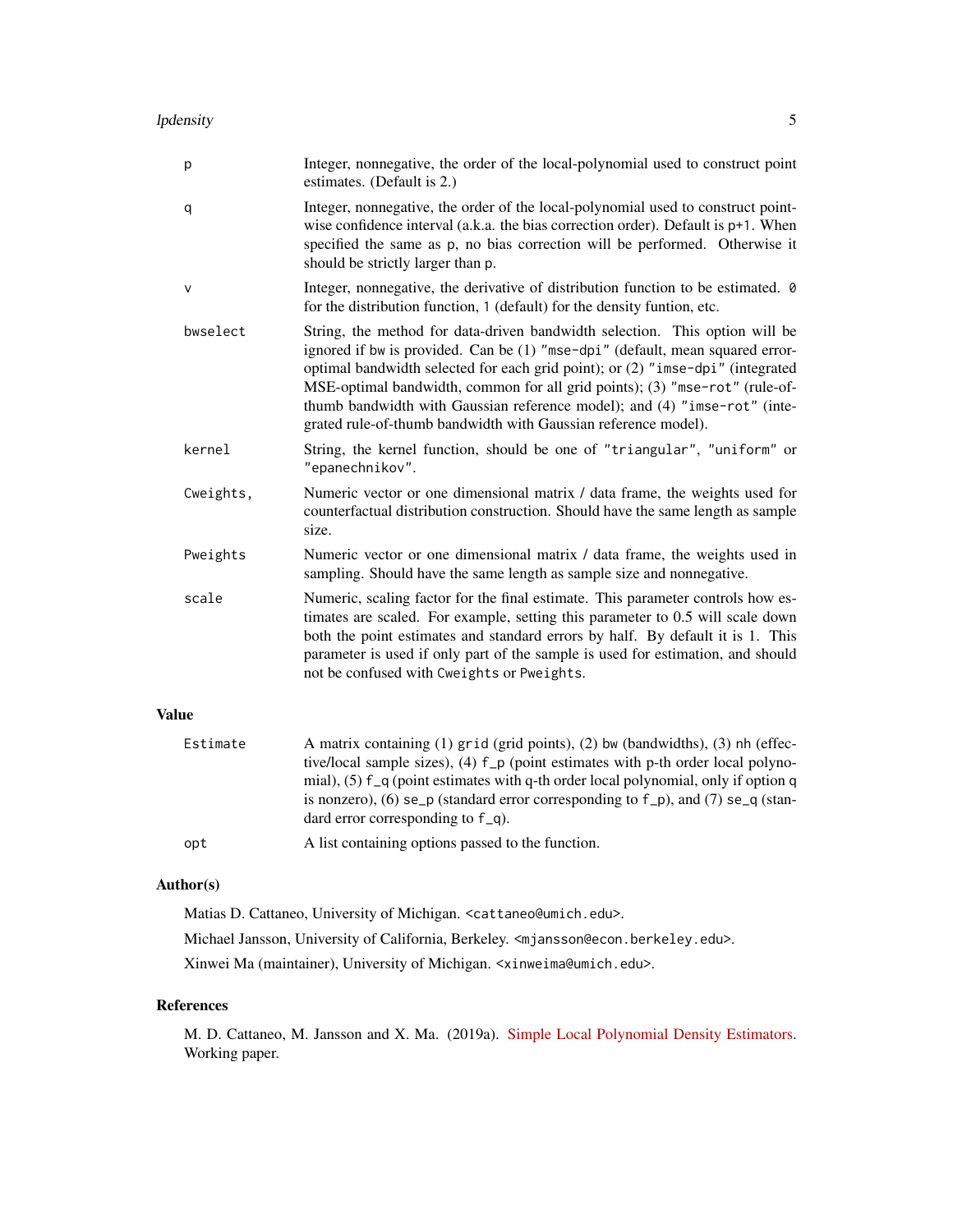<span id="page-5-0"></span>M. D. Cattaneo, M. Jansson and X. Ma. (2019b). lpdensity[: Local Polynomial Density Estimation](https://sites.google.com/site/nppackages/lpdensity/Cattaneo-Jansson-Ma_2019_lpdensity.pdf?attredirects=0) [and Inference.](https://sites.google.com/site/nppackages/lpdensity/Cattaneo-Jansson-Ma_2019_lpdensity.pdf?attredirects=0) Working paper.

#### See Also

[lpbwdensity](#page-1-1) and [lpdensity.plot](#page-5-1).

#### Examples

```
set.seed(42); X <- rnorm(2000)
est1 <- lpdensity(data = X, bwselect = "imse-dpi")
summary(est1)
```
<span id="page-5-1"></span>lpdensity.plot *Local Polynomial Density Plot with Robust Confidence Intervals*

#### Description

lpdensity.plot plots estimated density/derivatives. This command can also be used to plot smoothed distribution function. See [Cattaneo, Jansson and Ma \(2019b\)](https://sites.google.com/site/nppackages/lpdensity/Cattaneo-Jansson-Ma_2019_lpdensity.pdf?attredirects=0) for more implementation details and illustrations.

Companion command: [lpdensity](#page-3-1) for local polynomial based density and derivatives estimation.

For more details, and related Stata and R packages useful for empirical analysis, visit [https://](https://sites.google.com/site/nppackages/) [sites.google.com/site/nppackages/](https://sites.google.com/site/nppackages/).

#### Usage

```
lpdensity.plot(..., alpha = NULL, type = NULL, CItype = NULL,
  title = ", xlabel = ", ylabel = ", lty = NULL, lwd = NULL,
  lcol = NULL, pty = NULL, pwd = NULL, pcol = NULL,CIshade = NULL, CIcol = NULL, legendTitle = NULL,
  legendGroups = NULL)
```
#### Arguments

| $\cdots$ | Objects returned by Ipdensity.                                                                                                                                                                                                                                                                   |
|----------|--------------------------------------------------------------------------------------------------------------------------------------------------------------------------------------------------------------------------------------------------------------------------------------------------|
| alpha    | Numeric scalar between 0 and 1, the significance level for plotting confidence<br>regions. If more than one is provided, they will be applied to data series accord-<br>ingly.                                                                                                                   |
| type     | String, one of "line" (default), "points" or "both", how the point estimates<br>are plotted. If more than one is provided, they will be applied to data series<br>accordingly.                                                                                                                   |
| CItype   | String, one of "region" (shaded region, default), "line" (dashed lines), "ebar"<br>(error bars), "all" (all of the previous) or "none" (no confidence region), how<br>the confidence region should be plotted. If more than one is provided, they will<br>be applied to data series accordingly. |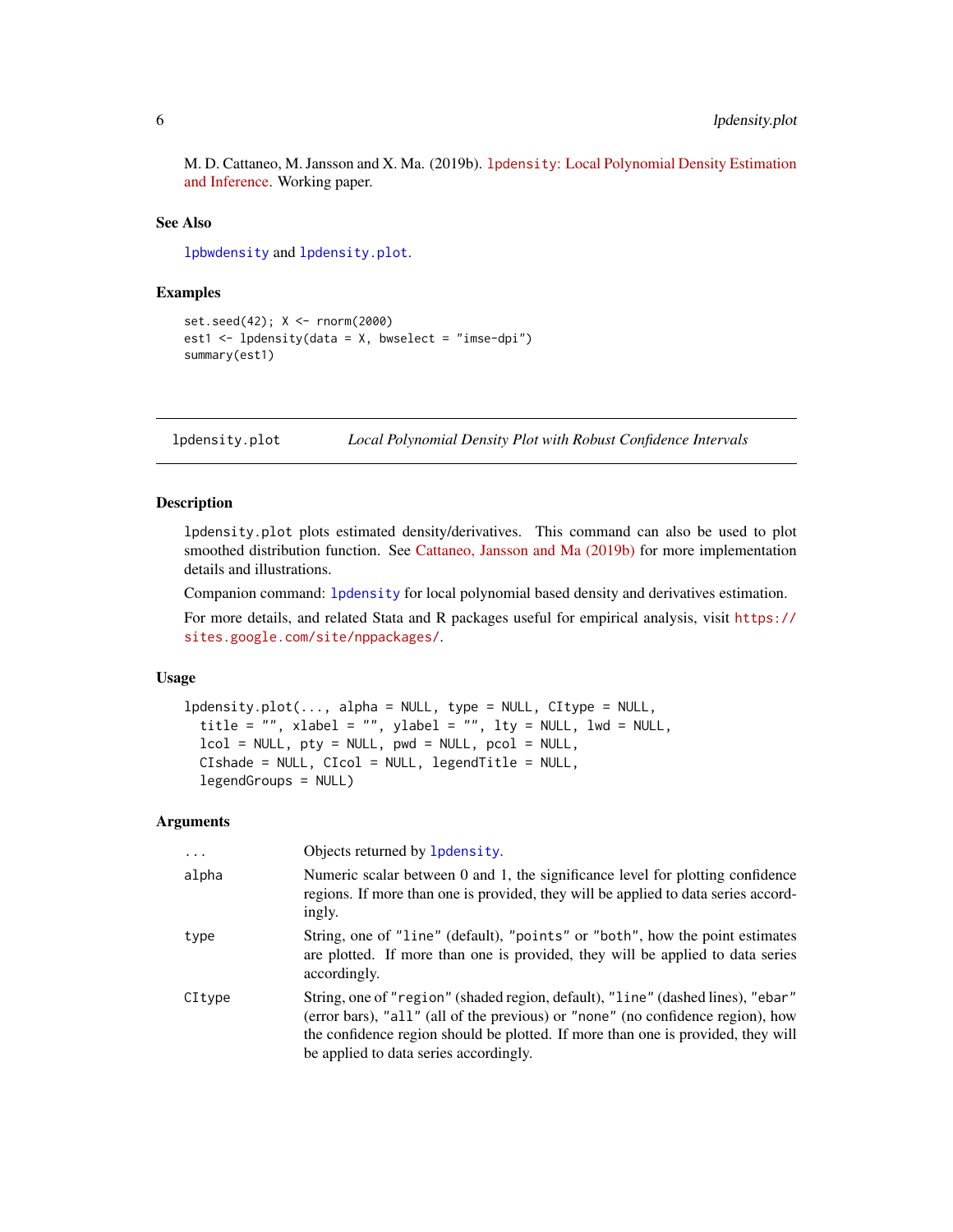<span id="page-6-0"></span>

| title, xlabel, ylabel | Strings, title of the plot and labels for x- and y-axis.                                                                                                                                                                                                                                   |
|-----------------------|--------------------------------------------------------------------------------------------------------------------------------------------------------------------------------------------------------------------------------------------------------------------------------------------|
| $1$ ty                | Line type for point estimates, only effective if type is "line" or "both". 1<br>for solid line, 2 for dashed line, 3 for dotted line. For other options, see the<br>instructions for ggplot2 or par. If more than one is provided, they will be<br>applied to data series accordingly.     |
| lwd                   | Line width for point estimates, only effective if type is "line" or "both".<br>Should be strictly positive. For other options, see the instructions for ggplot2 or<br>par. If more than one is provided, they will be applied to data series accordingly.                                  |
| lcol                  | Line color for point estimates, only effective if type is "line" or "both". 1 for<br>black, 2 for red, 3 for green, 4 for blue. For other options, see the instructions<br>for ggplot2 or par. If more than one is provided, they will be applied to data<br>series accordingly.           |
| pty                   | Scatter plot type for point estimates, only effective if type is "points" or<br>"both". For options, see the instructions for ggplot2 or par. If more than<br>one is provided, they will be applied to data series accordingly.                                                            |
| pwd                   | Scatter plot size for point estimates, only effective if type is "points" or "both".<br>Should be strictly positive. If more than one is provided, they will be applied to<br>data series accordingly.                                                                                     |
| pcol                  | Scatter plot color for point estimates, only effective if type is "points" or<br>"both". 1 for black, 2 for red, 3 for green, 4 for blue. For other options, see<br>the instructions for ggplot2 or par. If more than one is provided, they will be<br>applied to data series accordingly. |
| CIshade               | Numeric, opaqueness of the confidence region, should be between 0 (transpar-<br>ent) and 1. Default is 0.2. If more than one is provided, they will be applied to<br>data series accordingly.                                                                                              |
| CIcol                 | color for confidence region. 1 for black, 2 for red, 3 for green, 4 for blue.<br>For other options, see the instructions for ggplot2 or par. If more than one is<br>provided, they will be applied to data series accordingly.                                                             |
| legendTitle           | String, title of legend.                                                                                                                                                                                                                                                                   |
| legendGroups          | String Vector, group names used in legend.                                                                                                                                                                                                                                                 |
|                       |                                                                                                                                                                                                                                                                                            |

#### Value

A stadnard ggplot object is returned, hence can be used for further customization.

#### Author(s)

Matias D. Cattaneo, University of Michigan. <cattaneo@umich.edu>.

Michael Jansson, University of California, Berkeley. <mjansson@econ.berkeley.edu>.

Xinwei Ma (maintainer), University of Michigan. <xinweima@umich.edu>.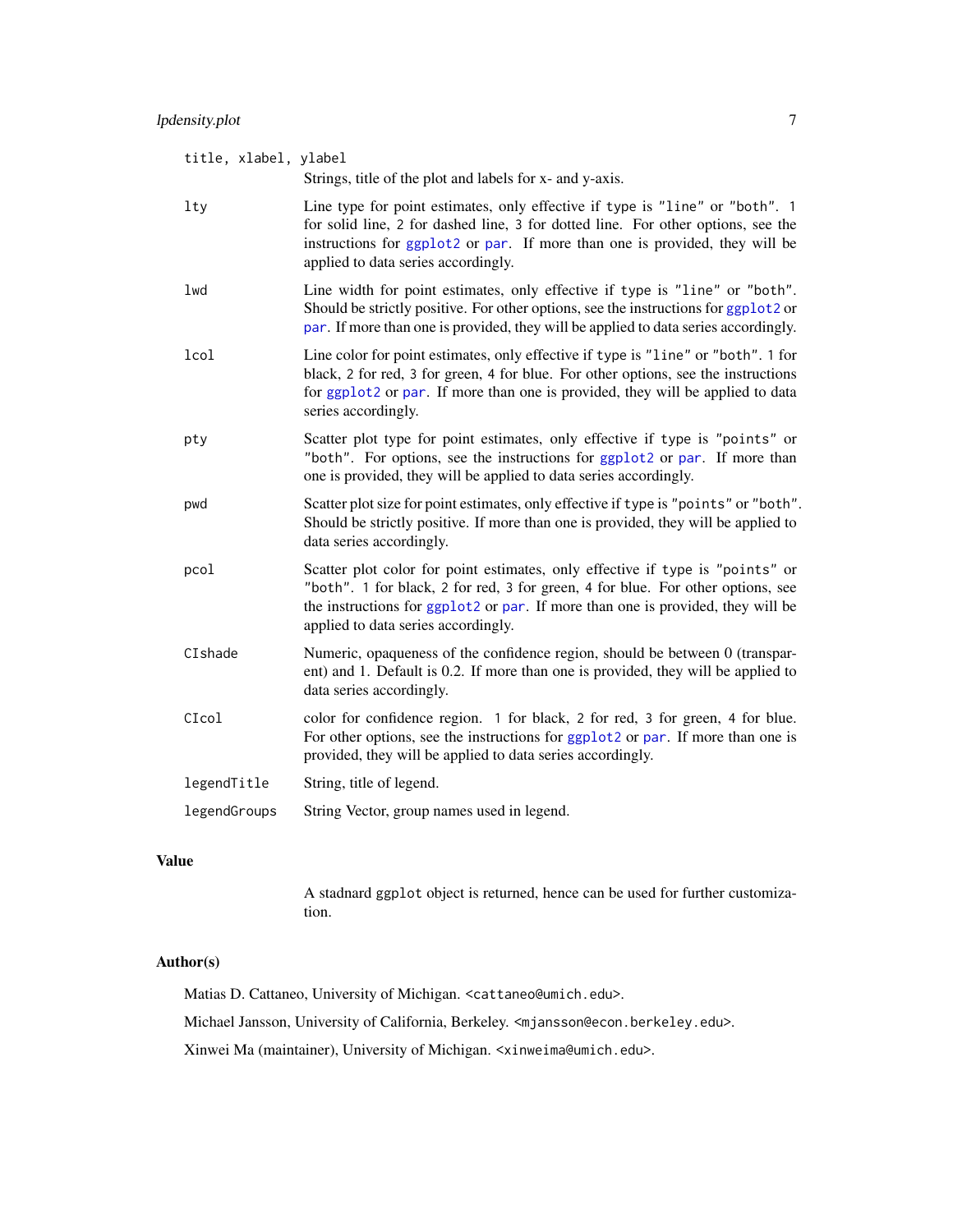#### <span id="page-7-0"></span>References

M. D. Cattaneo, M. Jansson and X. Ma. (2019a). [Simple Local Polynomial Density Estimators.](https://arxiv.org/abs/1811.11512) Working paper.

M. D. Cattaneo, M. Jansson and X. Ma. (2019b). lpdensity[: Local Polynomial Density Estimation](https://sites.google.com/site/nppackages/lpdensity/Cattaneo-Jansson-Ma_2019_lpdensity.pdf?attredirects=0) [and Inference.](https://sites.google.com/site/nppackages/lpdensity/Cattaneo-Jansson-Ma_2019_lpdensity.pdf?attredirects=0) Working paper.

#### See Also

[lpdensity](#page-3-1)

#### Examples

```
set.seed(42); X <- rnorm(2000)
```

```
X \leftarrow X - 0.5; X[X>0] \leftarrow X[X>0] * 2est1 <- lpdensity(data = X[X\le 0], grid = seq(-2.5, 0, 0.05), bwselect = "IMSE",
  scale = sum(X<=0)/length(X))est2 <- lpdensity(data = X[X>0], grid = seq(0, 2, 0.05), bwselect = "IMSE",
  scale = sum(X>0)/length(X))lpdensity.plot(est1, est2, legendTitle="My Plot", legendGroups=c("Left", "Right"))
```